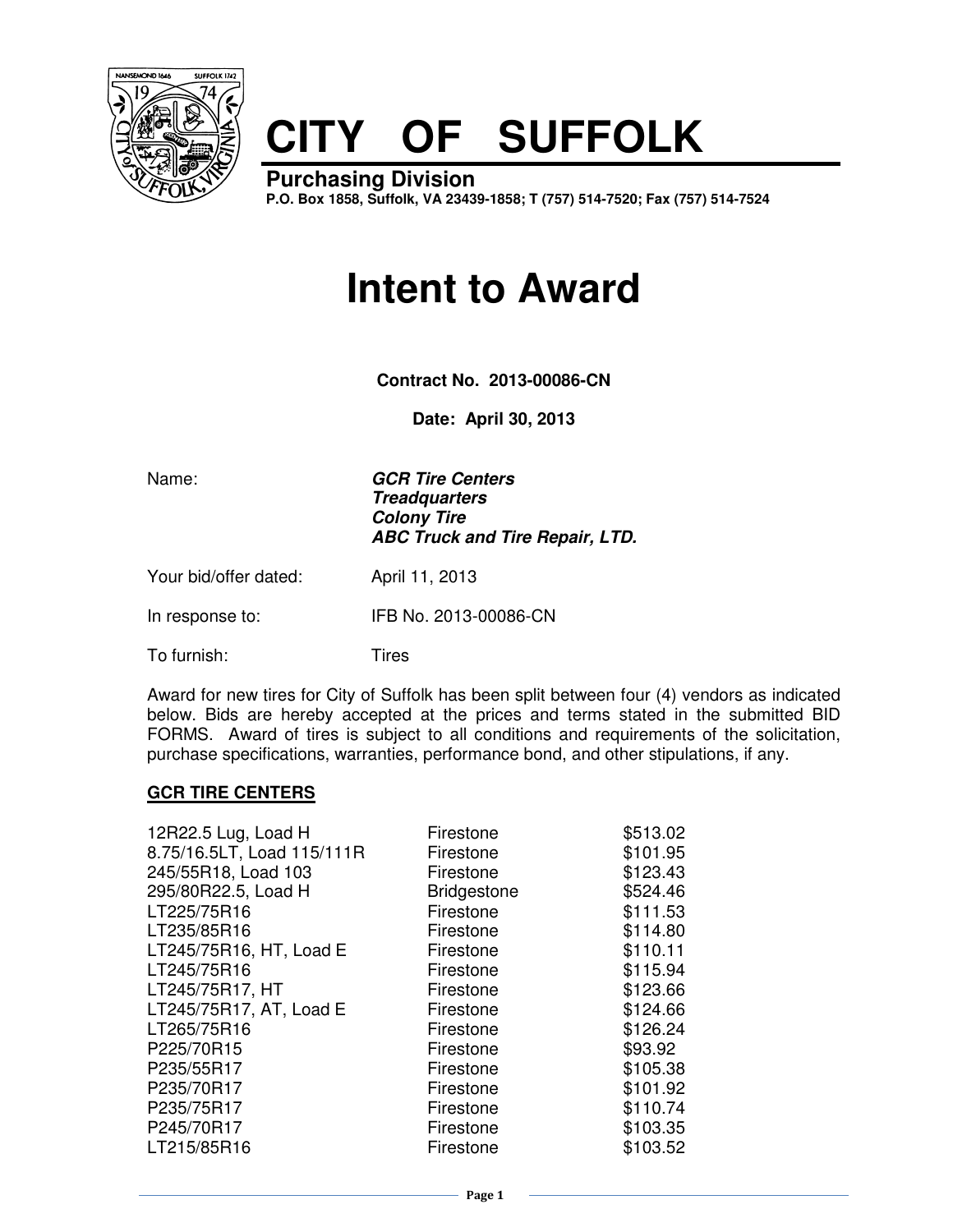## **TREADQUARTERS**

| 16.9-24                               | B4Sampson          | \$413.18 |  |
|---------------------------------------|--------------------|----------|--|
| 22.95 x 10                            | Carlisle           | \$85.00  |  |
| 26 x 11-12 PXT                        | Carlisle           | \$105.00 |  |
| ST225/75R15, Load D                   | Hi-Run             | \$80.44  |  |
| 215/70R15                             | Goodyear Integrity | \$65.65  |  |
| 255/55R18                             | Goodyear LS2       | \$132.57 |  |
| ST205/75R15, Load C                   | Hi-Run             | \$69.64  |  |
| 12R22.5 Hwy                           | Dunlop SP348       | \$447.35 |  |
| 265/75R22.5                           | Goodyear G661      | \$406.75 |  |
| 12.5-80/18                            | Lande              | \$258.18 |  |
| 19.5-24                               | Lande              | \$479.44 |  |
| 21L-24                                | Sampson            | \$614.59 |  |
| P195/60R15                            | Eagle RSA          | \$63.60  |  |
| ST205/75D14                           | Hi-Run             | \$53.68  |  |
| ST205/75R15                           | Hi-Run             | \$69.64  |  |
| <b>COLONY TIRE</b>                    |                    |          |  |
| 11R22.5 Hwy, Load G                   | Cooper RM185       | \$275.00 |  |
| 20.5-25                               | Solideal           | \$800.00 |  |
| ST205/75D15                           | Full Run           | \$55.00  |  |
| $15 \times 6.0 - 6$                   | Dee Stone          | \$19.50  |  |
| 26 x 12.0-12                          | Cordovan           | \$85.00  |  |
| 13 x 5.00-6NHS                        | Dee Stone          | \$17.50  |  |
| 26 x 9-12 PXT                         | Cordovan           | \$88.50  |  |
| P195/70R14                            | Mastercraft        | \$61.95  |  |
| ST235/80R16                           | Autogrip           | \$99.95  |  |
| 215/75R17.5, Load H                   | Cooper RM160       | \$170.00 |  |
| 215/60R16                             | Mastercraft        | \$74.95  |  |
| 10R22.5 Hwy                           | Cooper             | \$285.00 |  |
| 11R22.5 Lug                           | Cooper             | \$300.00 |  |
| 225/70R19.5, Load F                   | Cooper             | \$200.00 |  |
| 245/70R19.5, Load F                   | Cooper             | \$215.00 |  |
| 255/70R22.5                           | Cooper             | \$239.00 |  |
| 275/80R22.5                           | <b>BF</b> Goodrich | \$327.13 |  |
| 385/65R22.5 Hwy                       | Cooper             | \$450.00 |  |
| 425/65R22.5                           | Cooper             | \$530.00 |  |
| P215/75R15                            | Mastercraft        | \$75.50  |  |
| P235/75R15                            | Mastercraft        | \$75.00  |  |
| <b>ABC TRUCK AND TIRE REPAIR, LTD</b> |                    |          |  |

| P215/75R16           | BF Goodrich 27133 | \$100.54 |
|----------------------|-------------------|----------|
| P225/60R16, Load 97V | BF Goodrich 58028 | \$82.42  |
| P235/70R16           | BF Goodrich 29909 | \$101.54 |
| P235/75R16           | BF Goodrich 22027 | \$90.38  |
| P245/65R17           | BF Goodrich 32131 | \$117.94 |
| P265/70R17           | BF Goodrich 21567 | \$118.52 |
| 225/75R15            | BF Goodrich 41881 | \$84.89  |
| P205/75R15           | Uniroyal 10183    | \$75.39  |
| P245/75R16           | BF Goodrich 14340 | \$102.50 |
|                      |                   |          |